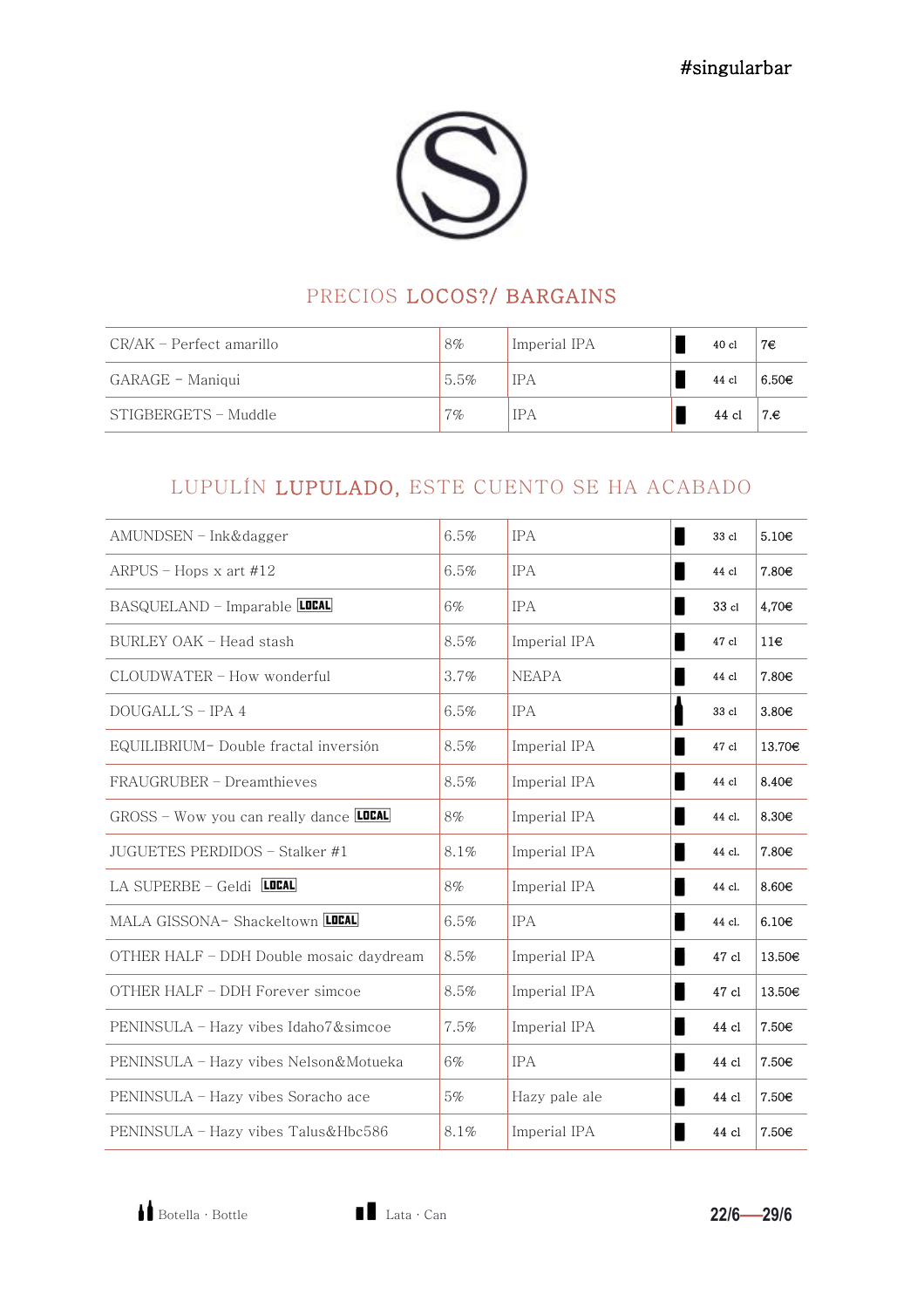| POLLY'S - Deluxe edition       | $7\%$ | <b>IPA</b>   | 44 cl   | $8.40 \text{E}$  |
|--------------------------------|-------|--------------|---------|------------------|
| THREES- Dare to kmow           | 6.5%  | <b>IPA</b>   | 47 cl   | $10.70 \text{E}$ |
| WHIPLASH- First rebirth        | 8%    | Imperial IPA | 44 cl   | $8.20 \text{E}$  |
| WHIPLASH-Surrender to the void | 8.5%  | Imperial IPA | $44$ cl | $8.40 \text{E}$  |

# CLÁSICAS, DE AYER, HOY Y SIEMPREI

| ABK                                | 5%      | Pils                       | 33 cl | $3 \in$           |
|------------------------------------|---------|----------------------------|-------|-------------------|
| CHIMAY -Grande reserve (2021)      | $9\%$   | Trappist ale               | 75 cl | $11 \in$          |
| CHIMAY -Grande reserve BA Armagnac | 11%     | Armanag Ba Trappist<br>ale | 75 cl | $33 \in$          |
| LA CHOUFFE – Mc Chouffe            | 8%      | Belgian strong ale         | 75 cl | 9€                |
| LAUGAR – Kiskale <b>LOCAL</b>      | $7\%$   | Brown ale                  | 33 cl | 3.90 <sub>€</sub> |
| MALA GISSONA- Django R. LOCAL      | 5%      | Witbier/blanche            | 33 cl | 4.40 <sub>€</sub> |
| MAREDSOUS - Bruin                  | $8\%$   | Belgian dubbel             | 33 cl | 3.60 <sub>€</sub> |
| ST BERNARDUS - Prior 8             | 8%      | Belgian dubbel             | 33 cl | 3.90 <sub>€</sub> |
| WEIHENSTEPHAN - Weissen            | 5,4%    | Trigo                      | 50 cl | $3,60 \in$        |
| WELL'S - Bombardier                | $4.1\%$ | Bitter                     | 50 cl | $4.60 \in$        |

#### EL LADO OSCURO

| AMUNDSEN-Tall stack                                     | 11.5%  | Imperial stout         | 44cl   | 10.80€            |
|---------------------------------------------------------|--------|------------------------|--------|-------------------|
| AMUNDSEN- Triple morish dream                           | 12.5%  | Imperial stout         | 44cl   | 9.80 <sub>€</sub> |
| BARRIER - Morticia                                      | 10.%   | Imperial stout         | 47cl   | 13.80€            |
| BASQUELAND - Barrel works French oak LOCAL              | $10\%$ | Imperial stout BA      | 66cl   | $11.50\epsilon$   |
| BASQUELAND - Barrel works Maple syrup LOCAL             | 14%    | Imperial stout BA      | 66cl   | 14.80€            |
| BASQUELAND – Into the abyss <b>LOCAL</b>                | $10\%$ | Imperial stout         | 44cl   | 7.90€             |
| CLOUDWATER - Party!                                     | $11\%$ | Imperial stout         | 44cl   | 14.70€            |
| $CR/AK$ – Take me home                                  | $11\%$ | Imperial stout         | 37.5cl | 8.70€             |
| EPIC BREWING $-$ Big bad bapist V (quintuple<br>barrel) | 11.4%  | Imperial stout BA      | 66cl   | 23 <sup>e</sup>   |
| EPIC BREWING $-$ Big bad bapist V (sextuple<br>barrel)  | 12.5%  | Imperial stout BA      | 66cl   | 23€               |
| FREMONT- B bomb BA coconut edition                      | 13%    | Imperial winter ale BA | 66cl   | 50€               |

Botella · Bottle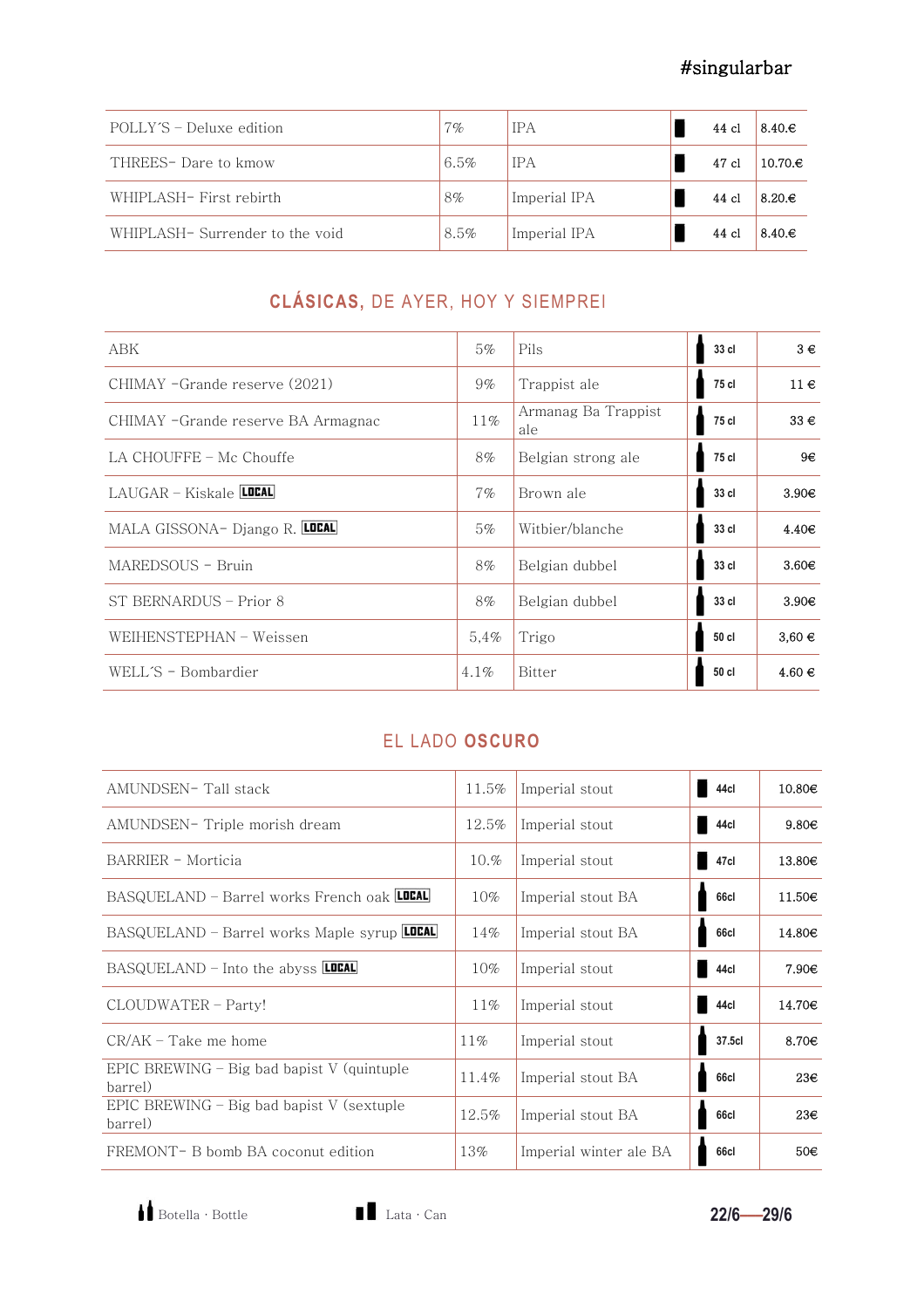| FREMONT- B bomb BA coffee & cinamon                    | 13%   | Winter warmer BA                    | 66cl             | 50€               |
|--------------------------------------------------------|-------|-------------------------------------|------------------|-------------------|
| $GALWAY BAY - We still got it (2021)$                  | 13.8% | Imperial stout BA                   | 50cl             | 12.50€            |
| HET UILTJE - The amzing strong owl                     | 15%   | Imperial stout BA                   | 33 cl            | $9.20 \in$        |
| JUGUETES PERDIDOS - Matador                            | 10.5% | Imperial stout                      | 33 cl            | 7.50€             |
| LA SUPERBE - Astigar LOCAL                             | 7.5%  | Coffee stout                        | 44 cl            | 8€                |
| LAUGAR - Aupa tovarisch                                | 12%   | Imperial stout                      | 33 cl            | 6.50 <sub>€</sub> |
| LAUGAR -Aupa tovarisch Ardberg BA LUCAL                | 12%   | Imperial stout Ardberg<br>BA        | 33 cl            | 8.40 <sub>€</sub> |
| LAUGAR -Cookie monster LOCAL                           | 11.5% | Imperial stout                      | 33 cl            | 7.10 <sub>€</sub> |
| $LERVIG - 3$ bean Bourbon BA                           | 12%   | Imperial stout Bourbon<br><b>BA</b> | 33 cl            | 14.90€            |
| LERVIG - Hipster for Xmas Bourbon BA                   | 13,1% | Barley wine Bourbon<br>BA           | 33 cl            | 14.90€            |
| LERVIG - Rackhouse Blackforest                         | 13%   | Imperial stout BA                   | 37.5 cl          | 23€               |
| LERVIG - Rackhouse Canadian lunch                      | 14.1% | Imperial stout BA                   | 37.5 cl          | 23€               |
| LERVIG/AMUNDSEN - Rackhouse From Norway<br>with love   | 13.3% | Imperial stout BA                   | 37.5 cl          | 23€               |
| LERVIG - Rackhouse Night by the lake                   | 13.3% | Imperial stout BA                   | 37.5 cl          | 23€               |
| LERVIG/POHJALA – Rackhouse Off the rack $#1$           | 14.5% | Imperial stout BA                   | 37.5 cl          | 23€               |
| LERVIG - Rackhouse Off the rack Australian dark<br>rum | 13.2% | Imperial stout BA                   | 37.5 cl          | 23€               |
| LERVIG - Rackhouse Stoutella                           | 13%   | Imperial stout BA                   | 37.5 cl          | 23€               |
| LERVIG - Rackhouse Vainilla dreams                     | 13.1% | Imperial stout BA                   | 37.5 cl          | 23€               |
| MIKKELER -Beerr geek vanilla shake                     | 12%   | Imperial stout                      | 37.5 cl          | 10.80€            |
| NERDBREWING -Implements: Coffee&chocolate              | 11.7% | Imperial stout                      | 33 cl            | 10.60€            |
| NERDBREWING -Recursion                                 | 10.7% | Imperial stout                      | 33 cl            | 10.50€            |
| O BROTHER - The nightcrwaler                           | 4.5%  | Stout                               | 44 cl            | 6€                |
| PENINSULA -Echegaray brandy BA                         | 12.5% | Imperial stout brandy<br>BA         | 75cl             | 22.50€            |
| PENINSULA/RIO AZUL -Entre amigos                       | 10.4% | Imperial stout brandy<br>BA         | 33 <sub>cl</sub> | 5.80€             |
| POHJALA - Banger                                       | 12.5% | Imperial stout BA                   | 33 cl            | 7.60€             |
| POHJALA - Cocobanger Rye whiskey BA                    | 13%   | Imperial stout BA                   | 33 cl            | 10.10€            |
| POHJALA - Dark times                                   | 12%   | BA Imperial stout                   | 33 cl            | 10.10€            |
| POHJALA - Liquid piñata                                | 13%   | BA Imperial stout                   | 33 cl            | 10.20€            |
| POPIHN- Bourbon 26m + tourbe 10m                       | 13.5% | BA Imperial stout                   | 33 cl            | 9.40 <sub>€</sub> |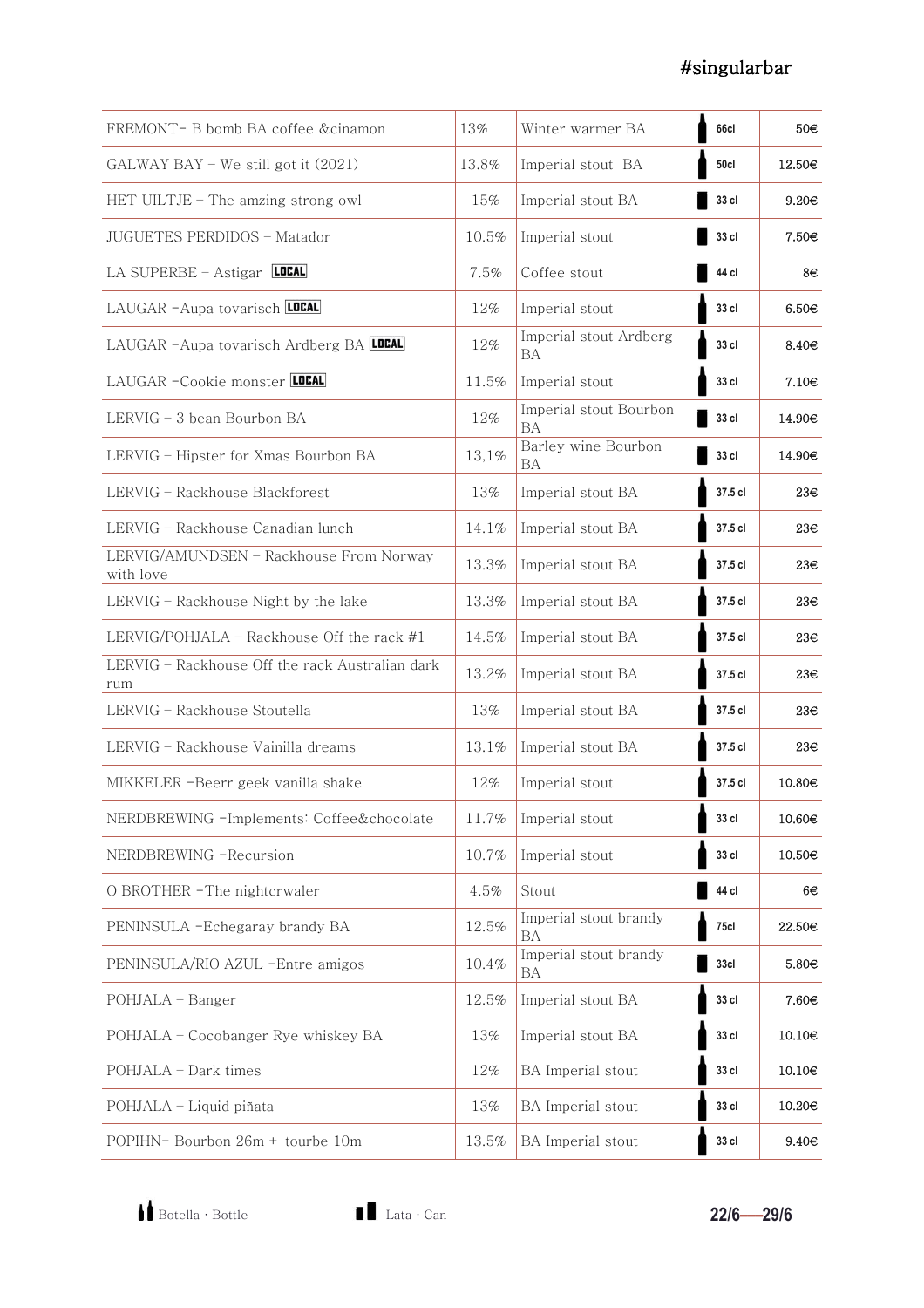| PUHASTE - Dekadents                   | $11\%$ | Imperial stout               | 33 cl | 7.20 <sub>€</sub> |
|---------------------------------------|--------|------------------------------|-------|-------------------|
| SEVEN ISLAND -Kravgi                  | 11.5%  | Imperial stout               | 44 cl | 9.70 <sub>€</sub> |
| SEVEN ISLAND - Skotos                 | 12%    | Imperial stout               | 44 cl | 9.80 <sub>€</sub> |
| SEVEN ISLAND - The bolt and the beast | 12%    | Imperial stout               | 44 cl | 9.80 <sub>€</sub> |
| $SOMA-Amzng$                          | 15%    | Imperial stout               | 33 cl | 8€                |
| STRUISSE – Cuvee delphine 2019        | 13%    | Imperial stout Bourbon<br>BA | 33 cl | 8.40 <sub>€</sub> |
| WHIPLASH – Fatal deviation (2021) BA  | $11\%$ | Imperial stout Bourbon<br>BA | 44 cl | $9.20 \epsilon$   |
| WHIPLASH - Melody noir BA             | 11%    | Baltic porter Cognac BA      | 44 cl | $9.20 \epsilon$   |

#### **VINAGRES** Y OTROS CONDIMENTOS

| 3 FONTAINEN - Aardbei 2020/21 (Assamblage<br>#6)          | 7.3%  | Lambic - Strawberry    | 75 cl  | 43€               |
|-----------------------------------------------------------|-------|------------------------|--------|-------------------|
| 3 FONTAINEN -Armand & Gaston 2018/19<br>(Assamblage #55)  | 7.3%  | Oude geuze             | 37.5cl | 13€               |
| 3 FONTAINEN -Druif dornfelder 2019/20<br>(Assamblage #30) | $9\%$ | Lambic - Grapes        | 75 cl  | 42€               |
| 3 FONTAINEN -Braambes 2020/21 (Assamblage<br>#21)         | $9\%$ | Lambic - Blackberry    | 75 cl  | 43€               |
| 3 FONTAINEN -Framboose (Assamblage #30)                   | 5.8%  | Lambic - Frambiose     | 75 cl  | 45€               |
| 3 FONTAINEN -Hommage B(Assamblage #90<br>#42)             | 7.5%  | Lambic Framboise/kriek | 75 cl  | 50€               |
| 3 FONTAINEN -Oude geuze 2019/20(Assamblage<br>#62)        | 5.3%  | Oude geuze             | 75 cl  | 17€               |
| 3 FONTAINEN -Schaarbeekse (Assamblage #89)<br>(2018/19)   | 6%    | Oude geuze BA          | 75 cl  | 54€               |
| AMJUNDSEN - In cafruits Triple berry maple                | 6.5%  | Sour                   | 44 CL  | 8.10 <sub>€</sub> |
| ARTOMAÑA- Xarmant                                         | 7.3%  | Txakoli wine ale       | 75 cl  | $14 \in$          |
| ALVINNE – CUVÉE DE MORTAGNE (MARSALA)                     | 12.8% | Sour quadrupel BA      | 75 cl  | 20€               |
| $ALVINNE = Farmhouse$ #5                                  | 8%    | Sour saison BA         | 75 cl  | 22€               |
| ALVINNE - Ich bin ein berliner ryesse                     | $4\%$ | Rye berliner weisse    | 33 cl  | $4.10 \in$        |
| BASQUERY -Lambik IX LOCAL                                 | $9\%$ | Wild ale BA            | 75 cl  | $22 \in$          |
| $BFM - St$ bon chien $(2018)$                             | 11%   | Sour BA                | 75 cl  | $27.50 \in$       |
| CANTILLON - Geuze 100% lambic bio (2020)                  | 5.5%  | Lambic geuze           | 75 cl  | 15€               |
| CANTILLON – Rose de gambrinus (2021)                      | 5%    | Lambic framboise       | 75 cl  | 20€               |
| CYCLIC - Matinada                                         | 5.5%  | Sour Orange&coffee     | 75 cl  | 11€               |
| CYCLIC - Witty fool                                       | 5.5%  | Orange witbier         | 75 cl  | 11€               |